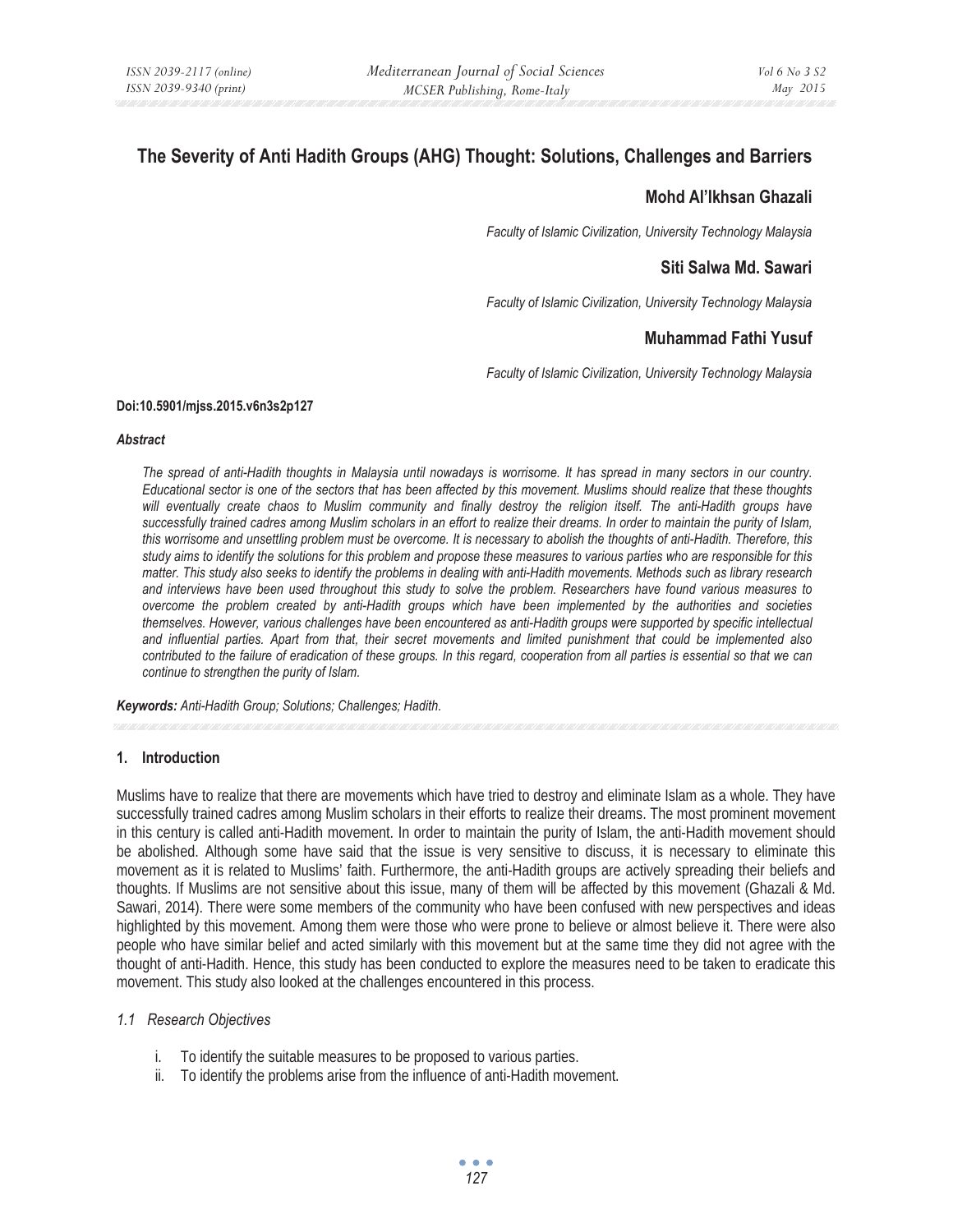### **2. Literature Review**

History has recorded that the thoughts of anti Hadith have evolved from the time of companions (Habeeb, 2006). However, with the wisdom of the companions, these movements have been abolished. The movements existed again in the 2nd century and have been solved successfully by Imam Shafie (Abdul Karim Ali 2007). According to Dr. Mustaffa al-Sibaci (1985), the first person to contend with this group was Imam Shafie who has written his intellectual arguements with one of the anti-Hadith members in his book al-Um. His lenghthy discussions on this matter were also written in his book, al-Risalah. Rejection of Prophet's tradition in the modern era began after Western colonization in Muslim countries, such as Iraq, Egypt, India and Pakistan. The colonizers have spread their beliefs and ideologies while colonizing these Islamic countries (Habeeb 2006). Among their teaching was the rejection of the teachings of Al-Qur'an and Sunnah. This was sufficient enough although in fact, what they really wanted was the rejection of Islam as a whole including Al-Qur'an and the Sunnah (al-Zahrani 1992). Many Muslim scholars especially those who went to study in Europe, have been affected and became their stooges or subordinates. Examples of famous Goldziher followers were Dr. Ali Hasan Abdul Kadir, Toha Hussin (1889-1973), Dr. Ahmad Amin (1886-1954), Rasyad Khalifa and Dr. Abu Rayyah. The Islamic scholars began to come forward to address on this issue in an effort to maintain the sanctity of Islam. Dr. Mustaffa al-Sibaci through his writing, al-Sunnah wa Makanatuha fi al-Tashric al-Islami was among the Islamic scholars who was involved in this global debate. He has stated in his book about the history of the rejection of Hadith and opinions expressed by the Sunni denials, besides answering those opinions. The second Islamic scholar who was involved in this interesting discussion was Dr. Muhammad Mustaffa al-Azomi in his book 'Dirasat fi al-Hadith al-Nabawi wa Tarikh Tadwinihi'. He began his superb writing with a definition of the Sunnah followed by the position of Sunni in Islam. Apart from that, he specifically discussed on the history of the rejection of the Sunnah in the past and in modern time. This book also entailed discussions on the history of writing Hadith, the study of Hadith Nabawi and debate about the isnad and the authenticity of the Hadith. The debate included the opinions from orientalists in matters regarding isnad and the authenticity of Hadith.

Islamic scholars in Malaysia were also interested to answer the misunderstanding caused by the anti-Hadith movements. After the publication of the book 'Hadis Satu Penilaian Semula' (Hadith A Reassessment) by Kasim Ahmad, the Islamic scholars in Malaysia have answered and criticized the book. Many books have been published in response to the book. Majlis Agama Islam Kelantan (MAIK, 1986) has published a book entitled 'Salah Faham Terhadap Hadis: Satu Penjelasan' (The Misunderstanding Of Hadith: An Explanation). The publication of this book aimed to explain the confusions and the views deviated with respect to the position of the hadith. This book entailed the aberrant thoughts of anti-Hadith, the origin of this thought which began from the orientalists, the position and importance of Hadith in Islamic tradition, an intentional confusion, how the companions accepted the Hadith and lastly, a collection of Hadiths in the time of companions. The next section concerned with the duty to obey the Sunnah as it is the teachings of Allah S.W.T and the Prophet S.A.W. The next section dealt with Sunnah as a source of aqidah and Islamic law followed by the discussion on the strength of Sunnah in terms of history and its alignment with the Qur'an and the reason. The next chapter discussed about the Sunnah as a foundation of faith and law followed by a call to return back to Al-Qur'an and Sunnah.

In 1987, Islamic Affairs Division (BAHEIS, 1987) of Prime Minister's Department has published a book titled 'The Status of Sunnah In Islamic Shariah'. This book has precisely explained on the authority of Sunnah besides including the history of repudiation of Sunnah in the past and present time. This book also included harsh thoughts towards hadith and the answers to these deviant beliefs.

Said Ibrahim (1987) during his mufti's position in Sabah has written a book entitled 'Penolakan Terhadap Penilaian Semula Hadis' (Rejection against Reassessment of the Hadith). In the beginning of his book, he put forward the four arguments agreed by Kassim Ahmad in upholding his ideas and criticized those arguments. The next section dealt with the rejection of allegations that the hadith contradicts the Quran. Shortly afterwards, he highlighted that the hadith is not deviant and debated with respect to the Hadith as the second source of Islamic legislation. In the end, he invited the readers to know the Prophet S.A.W and the discussion involved the division of Hadith, its history and the compilers of Hadith. Mahmud Zuhdi (1994) has compiled a book titled 'Beberapa Pemikiran Tentang Ijtihad, Islah dan Tajdid' (Some Thoughts on Ijtihad, Islah and Tajdid). This book was compiled together with a number of articles published by Dewan Budaya in 1986. The articles related to ijtihad, islah and tajdid were written by himself and many other writers such as Kassim Ahmad, Mahfodz Mohamad, S. Othman Kelantan and A. Ghani Ismail.

A book titled 'Anti hadis Jarum Yahudi' (Anti Hadith Yahudi's Needle) by Hj. Isa Ismail and Yusof Hj. Wanjor (1996) highlighted on the main pioneers of anti-Hadith movements including Goldziher, anti-Hadith movement in Egypt and United States. This book also stated about these movements' deviation as well as their interpretation of the Qur'an. On the other hand, Ustaz Hafiz Firdaus Abdullah (2002) has listed sceptical views of these groups and then answered them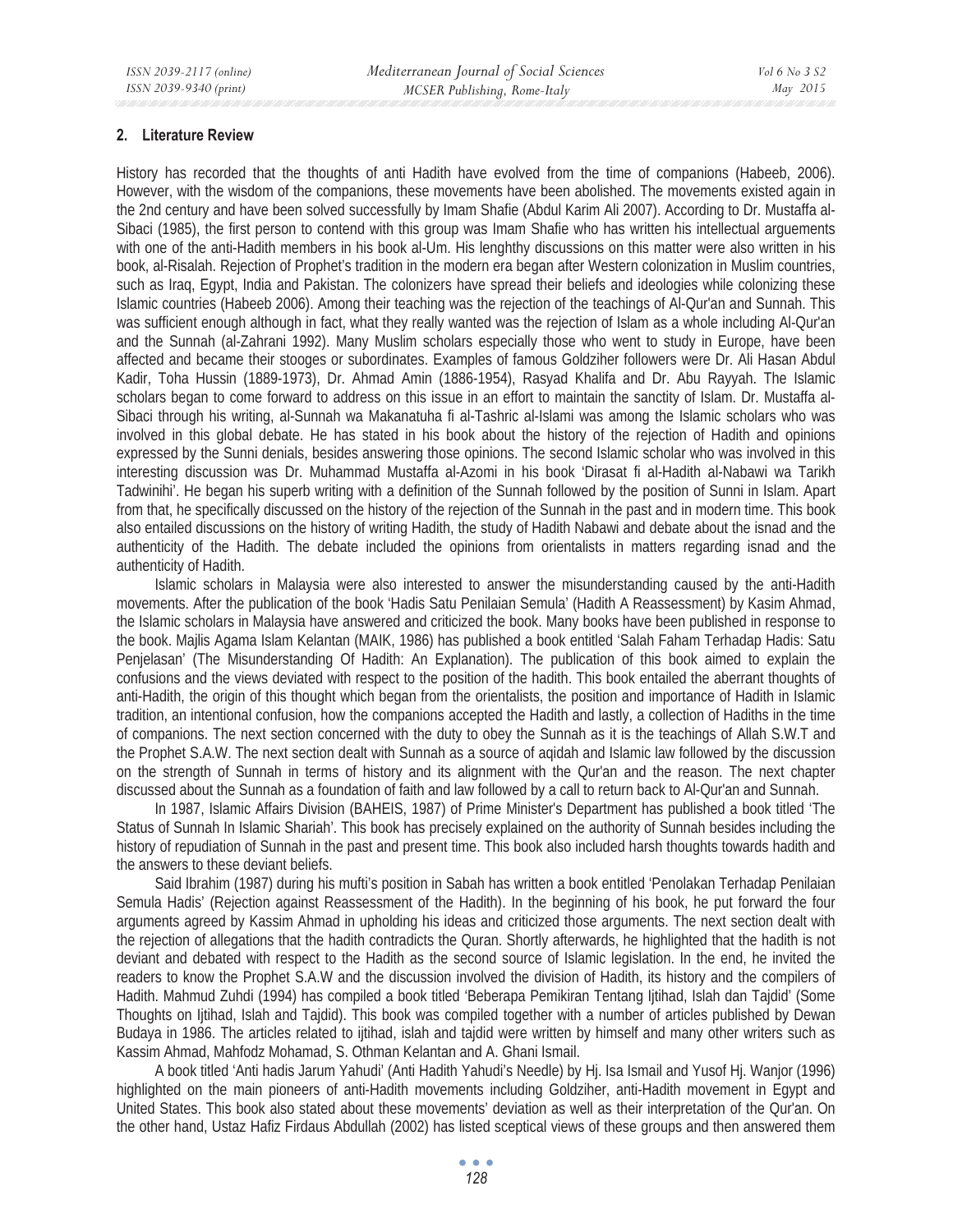| ISSN 2039-2117 (online) | Mediterranean Journal of Social Sciences | Vol 6 No 3 S2 |
|-------------------------|------------------------------------------|---------------|
| ISSN 2039-9340 (print)  | MCSER Publishing, Rome-Italy             | May 2015      |

in his book '20 Hujah Golongan Anti hadis dan Jawapannya' (20 Arguments of anti-Hadith groups and the Answers).

Habeeb Rahman Ibramsa (2005) in his paper 'Pemikiran Anti hadis dan Perkembangan Semasa' (The Thoughts of anti-Hadith and their Current Developments), he included early history of the emergence of anti-Hadith movements which started during the period of the companions and the period of Imam Syafie. Then he continued with the development of anti-Hadith movement that began in the 19th century triggered by Western orientalists and their initiator was Goldziher. He also listed the pioneers and founders of anti-Hadith movements who were among Muslim community. Among the famous pioneers of these movements was Dr. Rashad Khalifa who has influenced Dr. Kassim Ahmad until the establishment of these movements in Malaysia.

Najah Nadiah (2005) in her paper 'Diayah Anti hadis Dalam Internet' (The anti-Hadith Propaganda through Internet) has revealed two websites which have been used by these anti-Hadith movements to spread their propagandas. The web site address is www.e-bacaan.com and www.stormloader.com/qsmjqm. These pages have appeared after the controvercial book, 'Hadis: Satu Penilaian Semula' (Hadith: A Reassessment) was banned and a nearly formed association named the Jemaah Al-Qur'an Malaysia (JAM) cannot be registered because of disapproval by the Islamic Center and Majlis Agama Islam Negeri nationwide. Within the website, there were principles of their beliefs, bibliography of the founders and topics such as politics, economy, science, religion, criticism, philosophy and general issues. Among the important matters in that website was their propagandas. They have presented their views based on Quranic translation of their own version. Another way of spreading their teachings was through the internet by e-mail and egroups. This two-way interaction facilitated their influences on those who possessed little knowledge of Islam and have weak faith.

Deden Suparman (2003) in his masters' thesis entitled 'Anti hadis Dan Ingkar Sunah: Suatu Kajian Perbandingan Antara Malaysia dan Indonesia '(Anti Hadith and Defiant Sunnah: A Comparative Study Between Malaysia and Indonesia) has conducted a research on anti-Hadith groups in both countries, answered the questions posed by them, explained the differences between the literal and technical meanings of Hadith, explained the relationship between the Qur'an and the Hadith, the levels of Hadith, exposed and corrected the beliefs of anti-Hadith groups and made comparisons between the anti-Hadith groups in Malaysia and Indonesia. He has stated nine confusing opinions caused by the anti-Hadith movements along with the answers. All the confusions engendered have been confirmed by their prominent figures such as Kassim Ahmad and Othman Ali through a separate interview sessions with both of them. He used questionnaire instrument for his data collection method and distributed it to 100 people in Malaysia and Indonesia. A total of ten questions related to the position of the Hadith were submitted to be answered by the respondents. The findings have shown that all respondents (100%) acknowledged that Hadith is one of the source in Islamic law and reasoning in Islam. Even those who have the lowest level of faith and knowledge in Islam have supported this opinion and believed that Hadith is included in Islamic law. His study also revealed that the common view of Muslim society about anti-Hadith movements was that they (the anti-Hadith supporters) were those who did not understand Islam and those who rejected Hadith were at the same time rejected the Prophet S.A.W and the Qur'an.

Azmil Zainal Abidin (2005) in his paper 'Pengeliruan Orientalis Terhadap Aspek Periwayatan Dan Sanad Hadis: Reaksi Usul-Din' (The Orientalist's Obfuscation on the Aspect of Narration of Hadith and Its Sanad: Usul-Din Response) has stated sceptical views presented by the anti Hadith groups in relation to the cause of their rejection towards authentic Hadith. He also mentioned the answers of these views.

According to Fauzi Deraman (Ishak et al. 2007) in an article entitled 'Autoriti Hadis dan Penjelasannya' (The Authority of Hadith and Its Clarification) has touched upon the initial confusion of Hadith arised from an individual viewpoint. He expressed his arguement that the anti-Hadith movements which began in the modern era were initiated by the Orientalists followed by their followers among the Muslims. In Malaysia, the anti-Hadith groups have began their movements through the emergence of book of 'Hadis: Satu Penilaian Semula' (Hadith: A Reassessment) by Kassim Ahmad. The local Islamic scholars have published many books to answer the confusions.

Abdul Karim Ali (Ishak et al., 2007) in an article entitled 'Metode Imam Shafie Dan Ulama di Malaysia Dalam Menangani Golongan Yang Mempertikaikan Hadis: Satu Perbandingan '(Method of Imam Shafie And Islamic Scholars in Malaysia in Dealing with anti-Hadith Group: A Comparison), began his writing on the background of those who dispute the Hadith and Imam Shafie's approach in handling this issue. Besides that, he stated about those who rejected Hadith in Malaysia and their polemic against the hadith. He also listed the books written by anti-Hadith movements as well as the books of Islamic scholars in Malaysia who have answered the anti-Hadith's thought. Finally, he discussed on the comparative approach used by Imam Shafie and Islamic scholars in Malaysia in addressing this issue.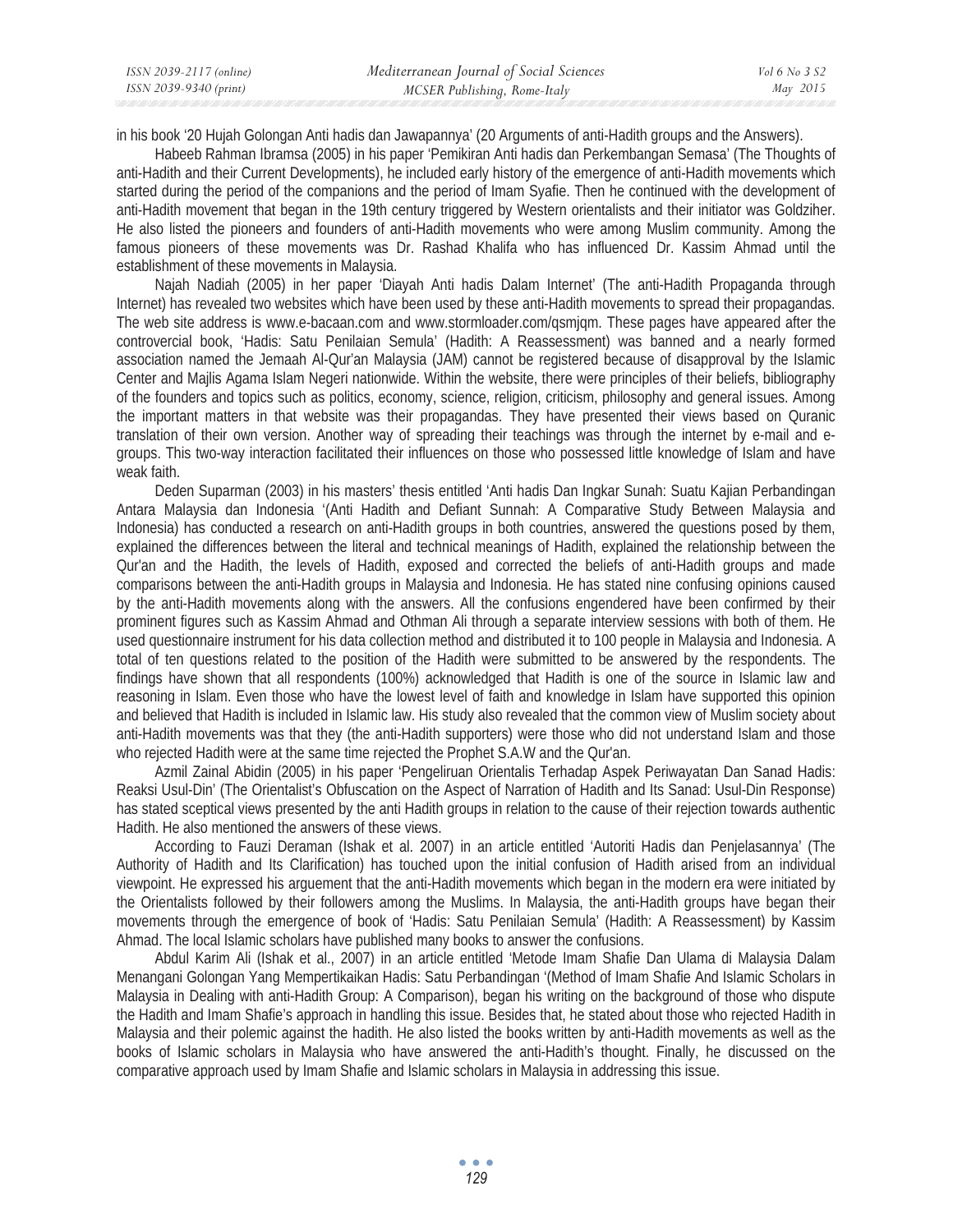### **3. Research Methodology**

This research used a quantitative research method. The researchers used two methods for data collections which were library research and interview.

### *3.1 Library Research*

This method has been used in the study to find out the information related to the definition of anti-Hadith, history of anti-Hadith in the past and modern period, their teachings, methodology used by them and so on. The materials for this study were books, newspapers, magazines, journals, working papers and so on. Library research also involved the Internet, which has become a major and important tool for anti-Hadith movements to spread their beliefs.

#### *3.2 Interview*

This method is used by interviewing individuals or certain parties including those who have already participated in the events organized by the anti-Hadith groups. Interviews were also conducted on some religious leaders and representatives of religion department at federal and state levels on the issue of anti-Hadith.

### **4. Findings and Discussion**

### *4.1 Actions by Authorities and Communities*

There have been many actions taken by the authorities, especially religious authorities whether at central or state level in addressing the issue related to anti-Hadith. Besides that, drastic actions were taken by the local educational institutions and individuals who were concerned about this issue in cooperation to prevent the misunderstanding from spreading.

### *4.1.1 NGOs and Community's Action*

Non-governmental organizations (NGOs), especially with Islamic background have played a remarkable role by hindering the spread of this teaching beliefs and thoughts. In addition to the authorities and non-governmental bodies, there are also individuals who were involved in solving the issue related to anti-Hadith ideology.

### *4.1.1.1 Complaint*

Actions that have been made so far by the authorities were based on complaints made by the public. Without their complaints, the authorities certainly will not be able to carry out their works properly.

### *4.1.1.2 Writing*

In 1991, a book titled 'Islam dan Hadis: Satu Analisis Ke atas Usaha-Usaha Merosakkan Peribadi Dan Autoriti Rasullullah S.A.W.' (Islam and Hadith: An Analysis of Efforts to Ruin Personality and Authority of the Prophet s.a.w) has been published by a panel of ABIM chaired by Dr. Abdul Halim El-Muhammady. This book specifically addressed the issues raised by Kasim Ahmad in his book 'Hadis Satu Penilaian Semula' (Hadith A Reassessment). Amnah Bahari in her master's thesis entitled 'Critical Analysis of Kassim Ahmad's Controversial Issues on Hadis in Hadis Satu Penilaian Semula' has answered in specific with regards to Kassim Ahmad's writing. Besides that, Zulkifli Mohd through his master's thesis 'Anti-Sunnah Movement and its Impact on the Muslim Ummah' stated the opinions of Rashad Khalifa and Kassim Ahmad in relation to Hadith and their impact on the Islamic community. Mohd Hafiz Firdaus Abdullah has written a book entitled '20 Hujjah Golongan Anti hadis Dan Jawapannya' (20 Arguments of Anti-Hadith Movement and the Answers) in 2002 published by Perniagaan Jahabersa.

### *4.1.1.3 Exposure in Newspaper*

Project Coordinator of Malaysian Muslim Consumers Association (PPIM), Noor Nirwandy Mat Nordin, has revealed through Harian Metro in January 17, 2006 about the existence of the anti-Hadith groups which aimed to spread beliefs,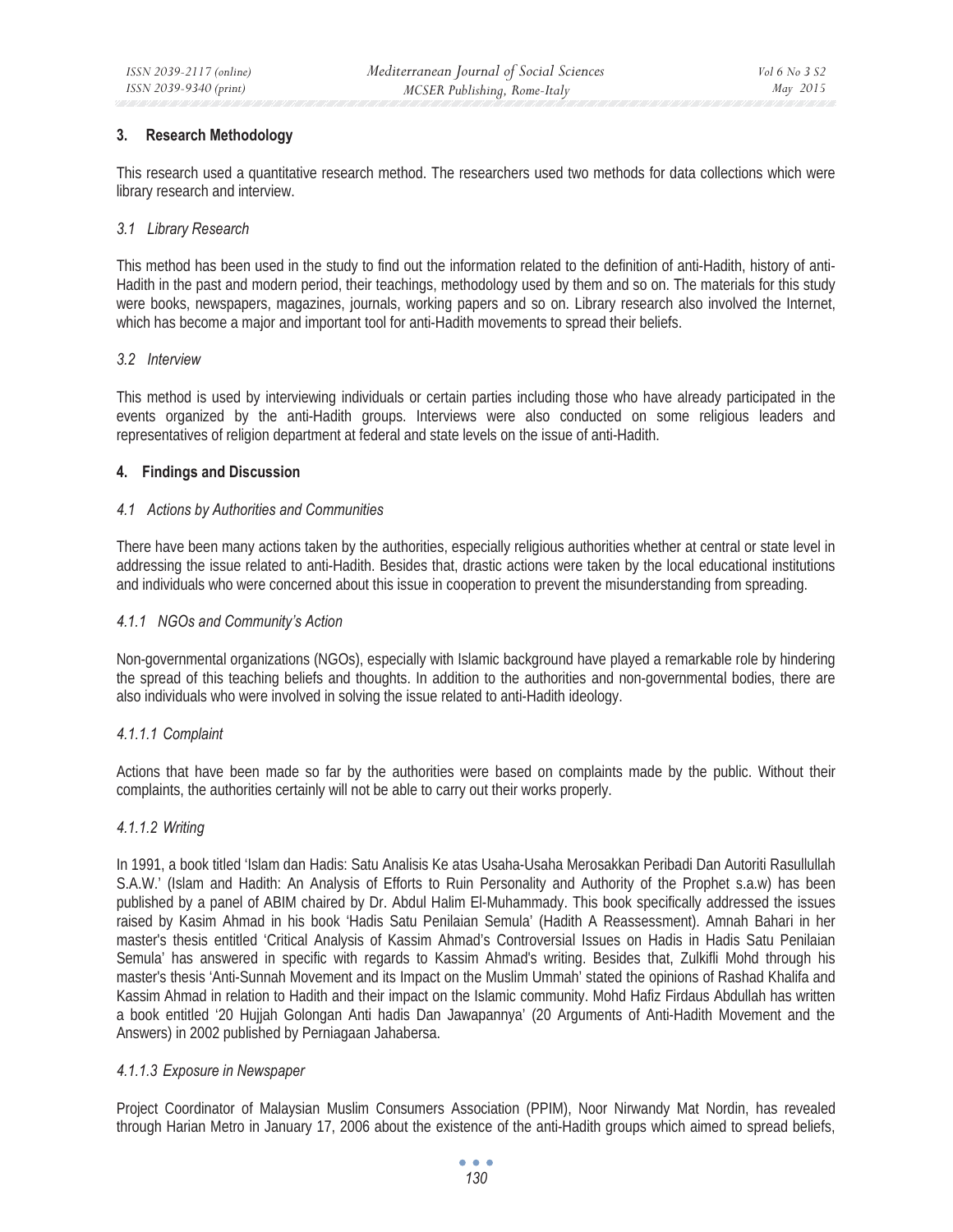practices and thoughts based on al-Qur'an alone. He said that his team has found out about the activities of anti-Hadith groups on the Internet which can affect younger generation negatively.

### *4.2 Actions by Governments*

At federal level such as JAKIM and state level like departments of religion have taken various measures to solve the issue from spreading.

### *4.2.1.1 Fatwas*

On June 19, 1986, The National Fatwa Committee has examined in details on the book 'Hadis Satu Penilaian Semula' (Hadith A Reassessment) and concluded that the book is against the teachings of Islam and those who rejected the Hadith as a source of law is excluded from the teachings of Islam. The Committees have also recommended to the Ministry of Home Affairs for the book to be banned (BAHEIS, 1995). The National Fatwa Committee has made decisions in relation to the anti-Hadith on June 9, 1995 that:

- i. Any person or group of people who adhere to the doctrines and ideologies comprised in the book 'Hadis Satu Penilaian Semula' (Hadith A Reassessment), 'Hadis Jawapan Kepada Pengkritik' (Hadith Answers to Critics), 'Pendedahan Kebenaran Adalah dari Tuhanmu' (Disclosure of Truth from Your Lord), 'Hadis di dalam Al-Qur'an' (Hadith in The Qur'an), 'Bacaan' (Reading) , 'The Computer Speaks: God's Message To The World' or 'Risalah Iqra' 'is apostasy.
- ii. Any Muslim is forbidden to teach, learn, practice, adhere to or spread the teachings and ideologies contained in the book 'Hadis Satu Penilaian Semula' (Hadith A Reassessment), 'Hadis Jawapan Kepada Pengkritik' (Hadith Answers to Critics), 'Pendedahan Kebenaran Adalah dari Tuhanmu' (Disclosure of Truth from Your Lord), 'Hadis di dalam Al-Qur'an' (Hadith in The Qur'an), 'Bacaan' (Reading) , 'The Computer Speaks: God's Message To The World' or 'Risalah Iqra'.1 Mufti Office of Federal Territories through the Administration of Islamic Law (Federal Territories) Act 1993 under section 34 dated January 15, 1996 has issued fatwas and the contents were as follow: Any person or group of people who adhere to the teachings, beliefs or ideologies contained in the book or leaflets, the contents and translations, referred to subparagraph (A) are misguided as it contradicts the Islamic faith, morality and Shariah.2 Religious authorities in all states in Malaysia also advocated and proclaimed the apostasy of anti-Hadith movement brought by Kassim Ahmad. The following lists are the states in Malaysia with the dates and number of fatwas proclaimed in respect to the prohibition of anti-Hadith teachings. On March 28, 1991, the Legislative Committees of Selangor Islamic Religious Council (Majlis Agama Islam Selangor) has advocated that the teaching of Hj. Khahar as wrong. The fatwa was proclaimed on August, 29, 1991 (JAKIM, 2005).

### *4.2.1.2 The Prohibition of Books and and Organizations*

On June 7, 1986, the Ministry of Home Affairs has officially prohibited the book 'Hadith Satu Penilaian Semula' (Hadith A Reassessment) as recommended by the National Fatwa Committee (BAHEIS, 1995). Mufti Office of Federal Territories through the Administration of Islamic Law (Federal Territories) Act 1993, under section 34, dated on January 15, 1996 has issued this fatwa.

### *4.2.1.3 Banned anti-Hadith Group Book*

- i. The books of 'Hadith Satu Penilaian Semula' (Hadith A Reassessment) and 'Hadis Jawapan Kepada Pengkritik' (Hadith Answers to Critics) written by Kassim Ahmad and their contents;
- ii. The book of 'Pendedahan Kebenaran Adalah Dari Tuhanmu- Hadis dalam Al-Qur'an' (Disclosure of Truth from Your Lord-Hadith in the Quran) written by Idris Abdul Rahman and its contents;
- iii. The book of 'Bacaan' (Reading) written by Othman Ali and its contents;
- iv. The book of 'The Computer Speaks- God's Message to the World' written by Dr. Rashad Khalifa and its

*<sup>1</sup> JAKIM Minute Meeting, prepared by Abdul Hamid b. Yunos. 2 The Administration of Islamic Law (Federal Territories) ACT 1993, Fatwa under section 34, dated on January 15, 1996, (JAWI/A/145;PN.(PU2) 530)*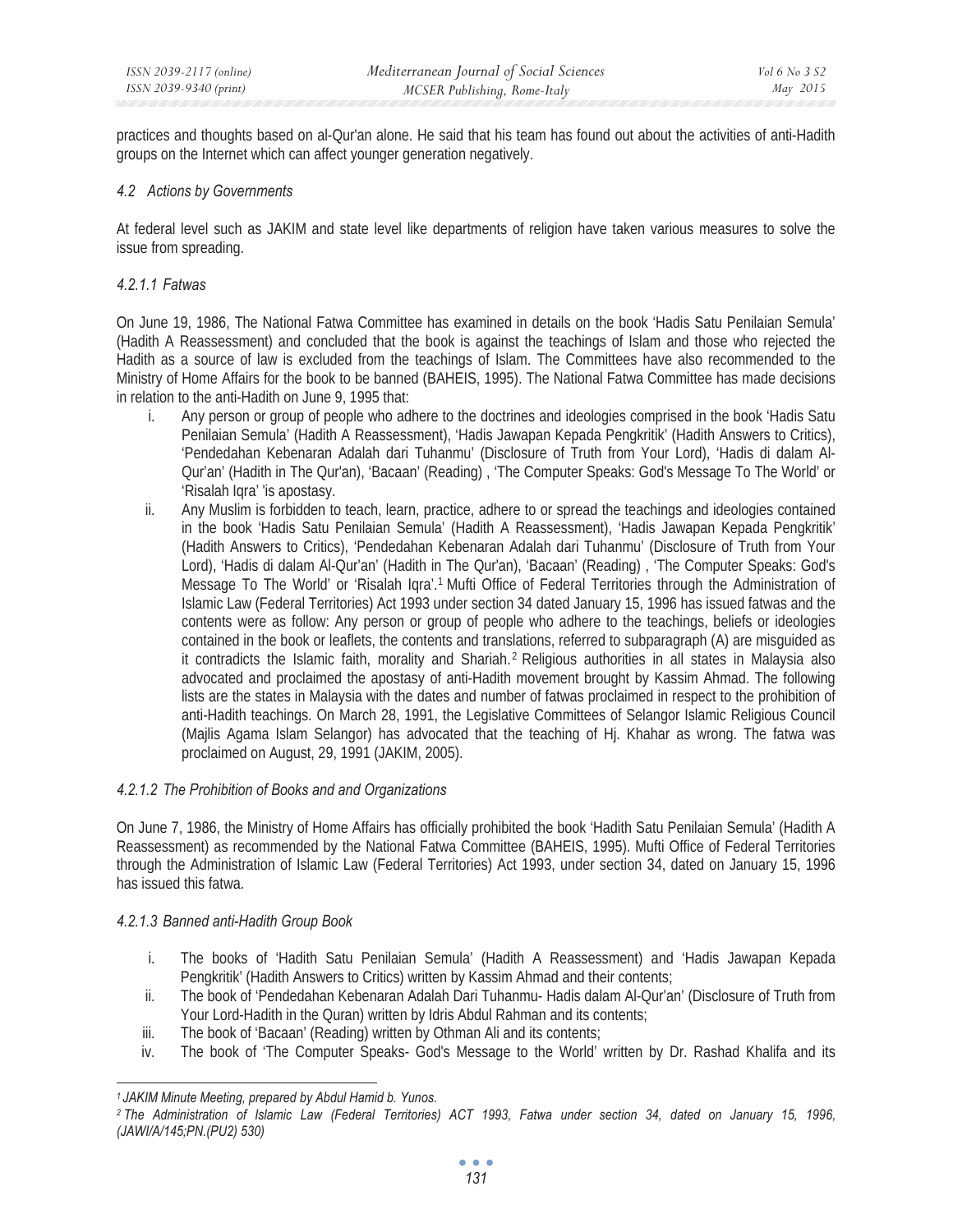contents;

- v. The *risalah* of 'Iqra' published by Jemaah Al-Qur'an Malaysia and its contents;
- vi. Any translation of the book or *risalah* referred in item (i) to (v) and its contents in any language which contains the teachings, doctrines and beliefs that are contrary to Islamic beliefs and *Shariah,* confuses Muslims and leads to apostasy, is banned.3

The Legislation Committees of Selangor Islamic Religious Council on March 28, 1991 has banned a book written by Hj. Khahar which entitled 'Al-Furqan Pembeda' (al-Furqan a Differentiator) from being printed, distributed, sold, read, stored and used by the public (JAKIM, 2005). Kassim Ahmad has tried to register an organization, Jemaah Al-Qur'an Malaysia legally but did not get approval from the government on August 25, 1998.<sup>4</sup>

### *4.2.1.4 Dialogue Session*

Selangor Islamic Religious Department (JAIS) had several discussions with Hj. Abdul Kahar and some of his followers in 1990, including two formal discussions chaired by S.S. State Mufti. JAIS also had an event, 'Majlis Penjelasan Akidah' (Akidah Explanation Event) to the followers of this movement on 24 February 1998 in cooperation with JAKIM and some local people. A meeting has been held between the Research Division of JAKIM and Hj. Khahar together with his followers on March 15, 1998 at Haji Khahar's home in Kg. Kemesah, Hulu Kelang (JAKIM, 2005).

### *4.2.1.5 Legal Actions*

On 8 April 1991, Hj. Khahar and six of his followers have been charged under Section 150 of Selangor Islamic Religious Administration Act as an offence of not performing Friday prayer and fined for RM 300 or two months imprisonment. Again in 2002, JAIS tried to take actions against him for the same offense. However, this case could not be not proceed due to technical reasons. On June 23, 2003, Hj. Khahar was arrested for his Prophethood allegation. The first charge was read in Gombak Syariah Court on June 23, 2005 and subsequently transferred to Shah Alam Syariah High Court under Section 8 (False Accusation) Syariah Criminal Enactment of Selangor State 1995 (JAKIM, 2005).

# *4.2.1.6 Publication*

In 1986, Kelantan Islamic Religious Council (MAIK) published a book entitled 'Salah Faham Terhadap Hadis' (The Misunderstanding Of Hadith) written by Hj. Ismail Hj. Yusof. On August 25 in the same year, Former Students of Middle East Association launched a book titled 'Penjelasan Mengenai Hadis Dan Kod 19' (Explanation about Hadith and Code 19) written by Dr. Mahayudin Hj. Yahya, Dr. Huda Mohsen and Dr. Fatah Haron. Haji Said Ibrahim wrote a book entitled 'Penolakan Terhadap Penilaian Semula Hadis' (Objection Against Reassessment of Hadith) in 1987 published by Media Hasda. Faculty of Islamic Studies published a book entitled 'Jawapan Kepada Buku Hadis Satu Penilaian Semula' (The Answer to Hadith a Reassessment Book) written by Dr. Harun Din and his colleagues in 1988. In 1995, the Islamic Affairs Division of Prime Minister's Department published a book titled 'Penjelasan Terhadap Fahaman Anti Hadis' (Explanations towards Anti-Hadith Ideologies). Research Division of Federal Territory Religious Department has issued a list of heresy movements since 1997-2004 which entailed the name of the movements, their founders, areas, characteristics of the offense, fatwas' date and gazette.

# *4.2.1.7 Dissemination of Leaflet (Risalah)*

Religious authorities took actions by disseminating free leaflets to public in order to inform and give awareness publicly on the danger of heresy movements. For example, leaflets issued by Selangor Islamic Religious Department (JAIS) in July 2006 entitled 'Tips-tips Mengenali Ajaran Menyeleweng' (Information on How to Recognize Heresy Movements). These leaflets have listed about 31 methods to recognize whether the teaching could be accepted or not (JAIS, 2006). Leaflets regarding teaching, understanding and *tarikat* that have been gazetted were issued by JAWI to give awareness to society about the presence of heresy groups in Malaysia.5

*<sup>3</sup> The Administration of Islamic Law (Federal Territories) Act 1993, Fatwa under section 34, dated on January 15, 1996, (JAWI/A/145;PN.(PU2) 530)* 

*<sup>4</sup>JAKIM Minute Meeting, prepared by Abdul Hamid b. Yunos.* 

*<sup>5</sup> Leaflets regarding teaching, understanding and tarikat that have been gazetted since 1997-2004.*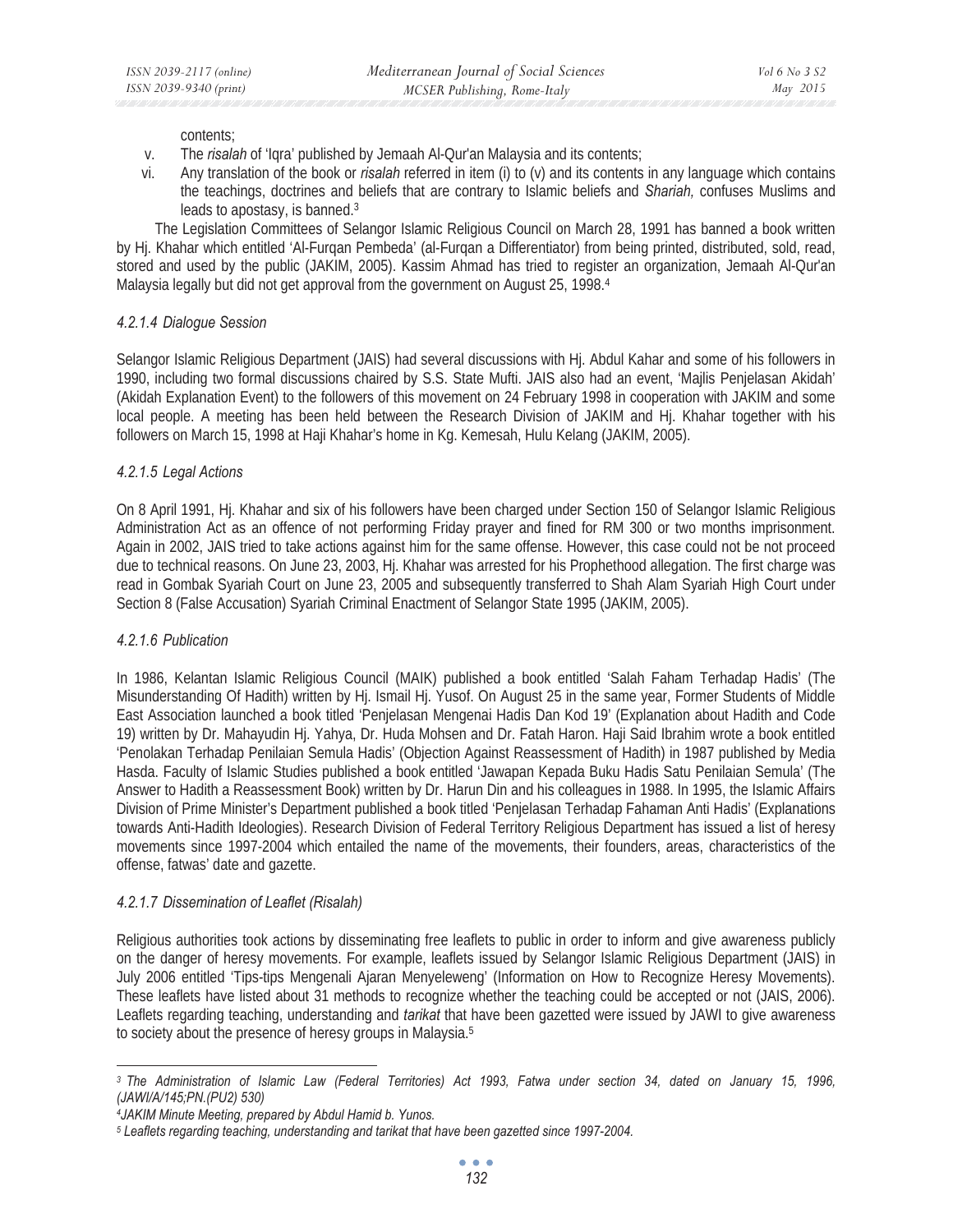#### *4.2.1.8 Disposure in Newspaper*

Kosmo daily newspaper on Thursday, May 18, 2006 has listed 23 types of heresies in Selangor. It also quoted opinions from Mufti of Selangor regarding those who were influenced and become followers of heresy movement. Those followers were not only people with lack of Islamic knowledge but also professionals in religion.

#### *4.3 Obstacles in Dealing with anti-Hadith Movement*

In fact, the authorities failed to eliminate anti-Hadith movements and their ideologies as a whole. This failure was due to some obstacles that hindered such efforts. They were as follow.

#### *4.3.1 Intellectual Group*

Individuals who became proponents of anti-Hadith movements were not the old-fashioned villagers or typical people in community as what most people believed they were. Instead, they were intellectuals with higher educational background such as university lecturer, journalist, author, writer, medical practitioner, doctor of philosophy in economics and so on (JAKIM t.th.). It can be proven based on the educational background of the founder, Dr. Kasim Ahmad.

Religious authorities were somewhat threatened when dealing with their arguments. Therefore, the authorities have made good preparations to face with these groups through local experts who could argue with them. Apart from that, people were easily influenced by intellectuals and those who were good in giving their opinions as well as arranging their words. The facts that were quite logical in thinking were easily accepted by people without arguing and asking further opinions from the others.

#### 4.2.2 Supports from Influential Group

A group cannot be eliminated wholly until to its root when they were supported by influential elites. Enforcements from authorities could not continue and they became non-transparent. Actions were taken only on few individuals who became 'blacksheep' to cover the errors made by influential individuals. Furthermore, the anti-Hadith groups have a close relationship with those who have influence and power (JAKIM t.th.). This has been agreed by Kassim Ahmad in his opening speech during the fifth annual gathering of JAM on June 17, 2000 in the meeting room 1, Hotel 1926, Jalan Burma, Penang. Kasim Ahmad said: "In the meantime, we must know the factor that favor us. We should be grateful to the Prime Minister, Dr. Mahathir Mohamad, as he has not only agreed with our ideologies and talk in various forums related to it, but also has saved some of us from being arrested under ISA! The thing that I know for sure".<sup>6</sup>

### *4.3.2 Secret Movement*

After have been banned by the government, the anti-Hadith movements engaged in secret to prevent from being detected by the authorities. Their secret movements gave difficulties to the authorities to trace them as well as take actions against them. The researcher has met a young man who has already participated in several meetings that have been arranged. According to him, they met in small groups which location was always changed. Students were not allowed to know who their teachers were. Their meeting sessions were based on certain stages including; the introduction stage, the stage of repentance and the level of emigration. One of the lessons that took place in each session was the interpretation of the Qur'an. To reach the level of repentance, the students have to pay certain amount to their teachers. It was also similar to achieve the level of emigration in which they were asked to engage in *jihad* by paying huge sums of money to their teachers to migrate to a Muslim country. Based on anti-Hadith beliefs, there was only one Muslim country in the world and the youth has not stated its name.

### *4.3.3 Absence of Report*

Religious authorities like JAKIM, JAWI, JAIS and so on required reports from the public to act. Based on the reports, they will begin the investigation and seek for evidences as proofs of authenticity of the reports. They will act in accordance with existing legal procedures only after proving the existence of the anti-Hadith groups or individuals. The actions from

*<sup>6</sup> Kassim Ahmad, Jun 2000, Opening Speech and Chairman Report on the fifth Annual Meeting.*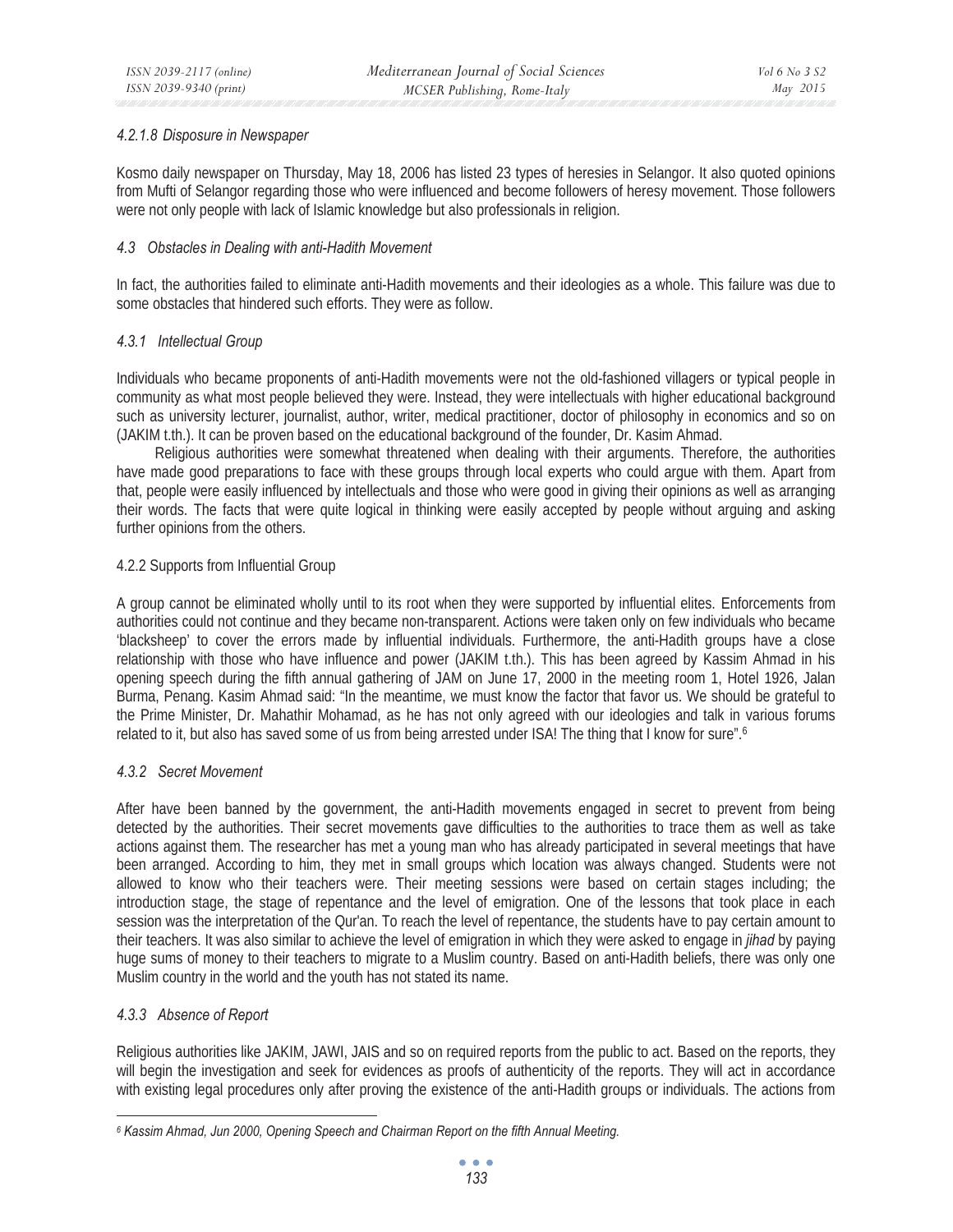the authorities could not be implemented in the absence of reports from the public. It has given a lot of advantages to anti-Hadith groups to continue their ideologies and further develop their understanding without further hindrance.

### *4.3.4 Limited Power of Authorities*

Since colonial era, the distribution of power has been divided into two parts; the first part is the Prime Minister who holds executive power in the administration of state and the second one is the King who has power in the matter of religion and tradition. According to this division, religious authorities also has became limited in power. Religious authority with Shariah Court as its highest institution only has the power regarding the issues of marriage, divorce, child custody, inheritance, matrimonial property, zakat, waqf, close proximity or *khalwat* and *ibadah*. Other problems such as murder, theft, robbery, rape, adultery, corruption, abuse of power and others were under the jurisdiction of Civil Court. Shariah Court was not only limited in terms of power. Instead, it was also limited in terms of punishment to be imposed to the offenders. Penalties which were commonly used as in today such as fines and imprisonment were limited to certain amount and duration. Shariah Court judge could not impose a more severe punishment than the maximum sentence. For example, the Enactment of the Shariah Criminal Law (Selangor) 1995. Among the offenses that might be imposed under the jurisdiction of Shariah Court were the act of incest under section 22, prostitution under section 23, adultery under section 25 and preparing for adultery under section 26. The conviction of these offenses will be penalised with legal fine of not more than RM 5000 or not more than three years imprisonment or not more than six lashes or any combination of these penalties.7

# *4.3.5 Lack of Knowledge on anti-Hadith Movement*

Lack of knowledge among Muslim community about the existence of anti-Hadith movements (what is the anti-Hadith movements and who are they?) also became a major obstacle to stop this heresy movement. Their ignorance about these movements were due to their ignorance about Islam. If they did not know the truth, how they could identify the false? They were easily influenced by these movements in the state of ignorance as they came with simple and interesting teachings. Such people, even if they were not affected, were still not helpful in solving this heresy ideology.

# **5. Concluding Remarks**

The anti-Hadith groups have existed in Malaysia since 1984. These groups were led by intellectuals and supported by influential people. They have moved secretly after being banned and participated with other similar ideologies which were against the Islamic teachings and law. They continued to spread in various ways and using all the opportunities that they have. No action could be taken against them due to the absence of reports from the public and consequently, evidences about their existence were very difficult to obtain. The use of internet helped them in spreading their ideologies without being detected easily by the authorities. People who have no basic knowledge about Islam were easily influenced by their beliefs. Besides that, those who have already engaged in the anti-Hadith teachings will not be reprimanded or advised by anyone and he himself did not ask anyone. This phenomenon will eventually help the anti-Hadith movements and must be solved immediately. Therefore, a further study is needed to investigate the extent to which anti-Hadith ideologies have influenced and affected communities. The findings of this study are useful for all especially the religious authorities to regulate measures and strategies in facing this issue.

### **References**

al-Sibaci, Mustaffa al-Sibaci. 1405H/1985. *al-Sunnah wa makanatuha fi al-tasric al-islami*. Ed. ke-4. Beirut: al-Maktab al-Islami. al-Zahrani, Muhammad ibn Matr. 1412H/1992. *Tadwin al-sunnah al-nabawiyyiah*.

Ed.baru. Taif: Maktabah al-Siddiq.

Baheis, Bahagian Hal-Ehwal Agama Islam. 1987. *Kedudukan sunnah dalam Islam*. Ed. baru. Kuala Lumpur: Jabatan Perdana Menteri. Deden Suparman. 2003. Anti Hadis Dan engkar sunnah: suatu kajian perbandingan antara Malaysia dan Indonesia. Tesis Sarjana

Usuluddin, Jabatan Sejarah Dan Tamadun Islam, Akademi Pengajian Islam, UM. Habeeb Rahman Ibramsa. 2004. Pemikiran Antihadis Dan Perkembangan Semasa.

Kertas kerja Seminar Hadis: Cabaran Dan Masa Depan. Anjuran UKM dan KUIS. Bangi, Selangor, 13 Mac.

Hafiz Firdaus Abdullah. 2002. *20 Hujah golongan antihadis dan jawapan*. Johor Bahru: Perniagaan Jahabersa.

 *7 See: Enactment of the Shariah Criminal Law (Selangor) 1995.*